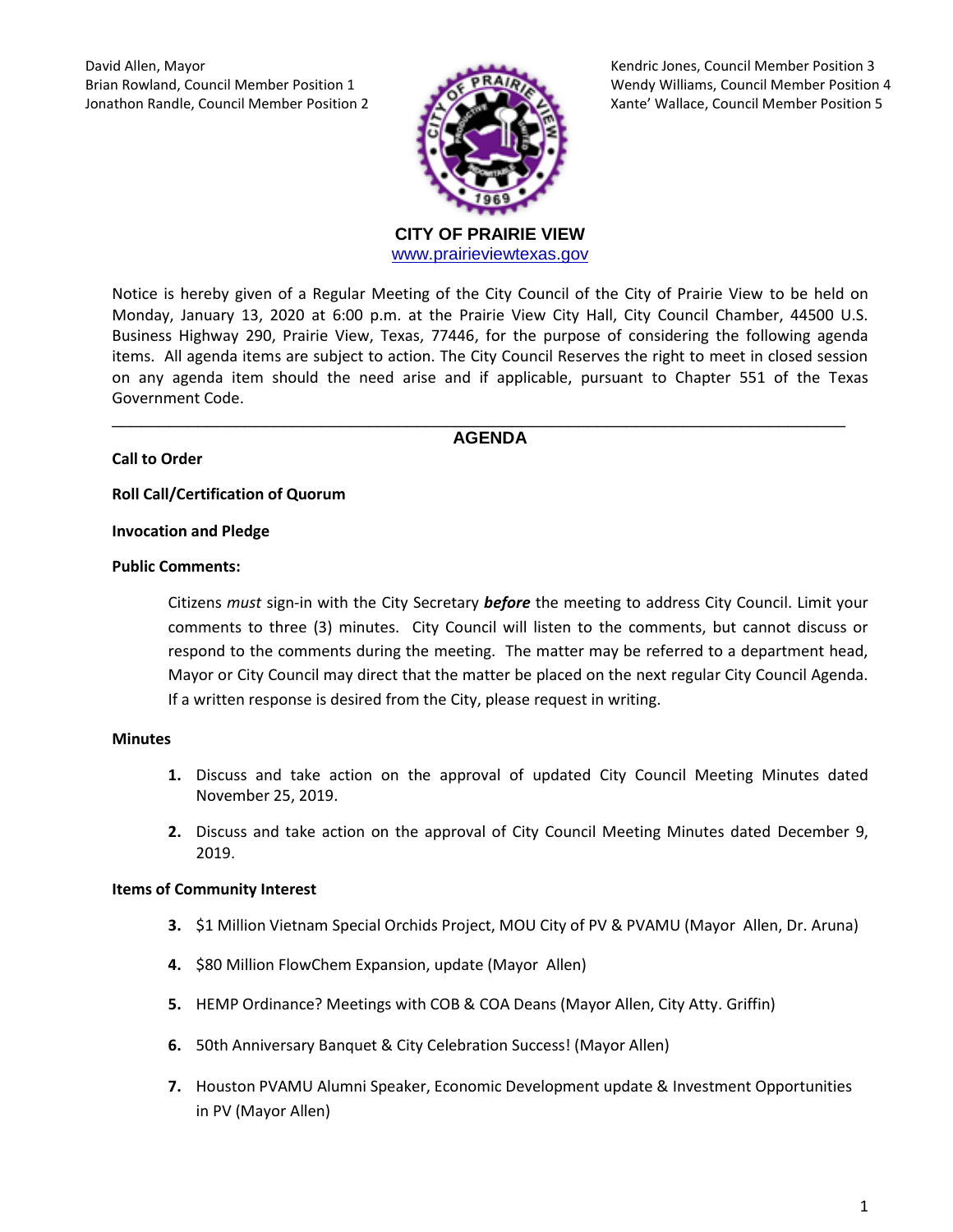- **8.** PVPD Toys for kids by Officer Dinh (Mayor Allen)
- **9.** The Gates at Prairie View Projects, Banker City Economic Development (Mayor Allen)
- **10.** Update and discuss early voting location concerns. (Mayor Allen)
- **11.** 2019 Community Service Letter (CC Wallace)
- **12.** Discuss concern regarding charges for a septic tank. (Cookie Matthews, CC Williams)

#### **Presentations and Reports:**

Adopt A Block Presentation (CC Wallace)

2nd Annual Protect the Village 3-Week Initiative Presentation (CC Wallace)

## **13. City Council Reports**

Pursuant to Texas Government Code § 551.0415, City Council Members, without having provided notice, may make reports about items of community interest if no action is taken and possible action is not discussed regarding the information provided in the report. "Items of community interest" includes: (1) expressions of thanks, congratulations, or condolence; (2) information regarding holiday schedules; (3) an honorary or salutary recognition of a public official, public employee, or other citizen, except that a discussion regarding a change in the status of a person's public office or public employment is not an honorary or salutary recognition for purposes of this subdivision; (4) a reminder about an upcoming event organized or sponsored by the governing body; (5) information regarding a social, ceremonial, or community event organized or sponsored by an entity other than the governing body that was attended or is scheduled to be attended by a member of the governing body or an official or employee of the political subdivision; and (6) announcements involving an imminent threat to the public health and safety of people in the political subdivision that has arisen after the posting of the agenda.

## **CC Wallace**

- **Facilitating Waller County Conference**
- **Zip Code Committee**
- **Whole Communities Assessment (Coming 2020)**
- **Community Service with the Panther Party & Abundance of Hands Community Service Ministry**
- **Health Classes Partnership (Coming 2020)**
- **2nd Annual Protect the Village 3-Week Initiative**

## **14. Mayor's Report**

**See "Items of Community Interest"**

## **15. Department Reports**

- **16.** Code Enforcement Report for December 2019, update (Chief Lopez, Ms. Herndon)
- **17.** PVPD Activity Report for December 2019 (Chief Lopez)
- **18.** Discuss and take action on releasing contingency funds for the hiring of four new police officers. (Chief Lopez)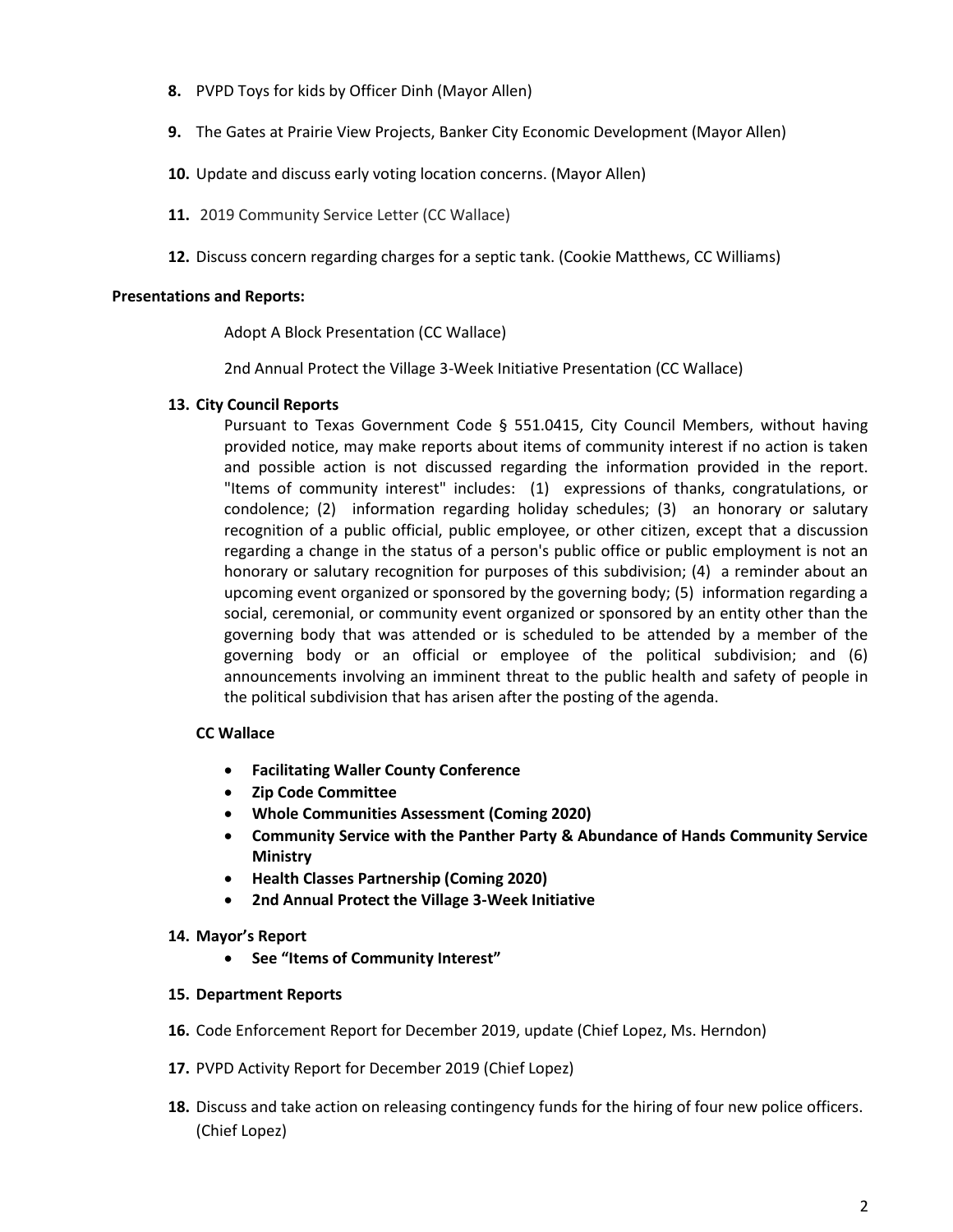#### **Public Hearings**

None at this time

## **Ordinances**

None at this time

#### **Resolutions**

None at this time

## **Other Action**

- **19.** Discuss and take action on Community Engagement Board Applications and Workshop. (CC Wallace)
- **20.** Discuss and take action on the 2nd Annual MLK Day proposal. (CC Jones)
- **21.** Discuss and take action on Economic Development Corp. (EDC) proposed Water Study Plan. (Eze Maduforo)
- **22.** Discuss, consider, and take action on written reports, cost (budget) and updates from Trilogy Engineering, Bureau Veritas, and USW for compliance with inspection and City Code standards, especially as they relate to Life Safety and Health & Safety issues, and Attorney recommendations for compliance on Panther Hill Apartments, Campus Edge, and the Gates of Prairie View. (CC Rowland, Mayor Allen)
	- a. Update to reports from Bureau Veritas;
	- b. Update to reports from USW;
	- c. Update to reports from Trilogy Engineering;
	- d. Possible determination of whether a permit or certificate has been issued in error or on the basis of incorrect information or non-compliance with the City's Ordinance;
	- e. Possible determination of non-compliance with any material term, condition or requirement of City Ordinance
- **23.** Update from Mayor Allen and possible action on bill to be presented to Panther Hills Apartments for back-flow preventer installation per December 16, 2019 City Council vote. (Mayor Allen)

## **New Business (Future Agenda Items)**

• Requests by Mayor and Councilmembers that items are placed on a future City Council agenda.

# **Adjournment**

I, the undersigned authority do hereby certify that the above Notice and Agenda of the Regular Meeting of the governing body of the City of Prairie View is a true and correct copy of said Notice and said Notice was posted on the City Hall front door, a place convenient and readily accessible to the general public at all times; said Notice was posted on Friday, January 10, 2019 by 5:00 p.m., and remained so posted